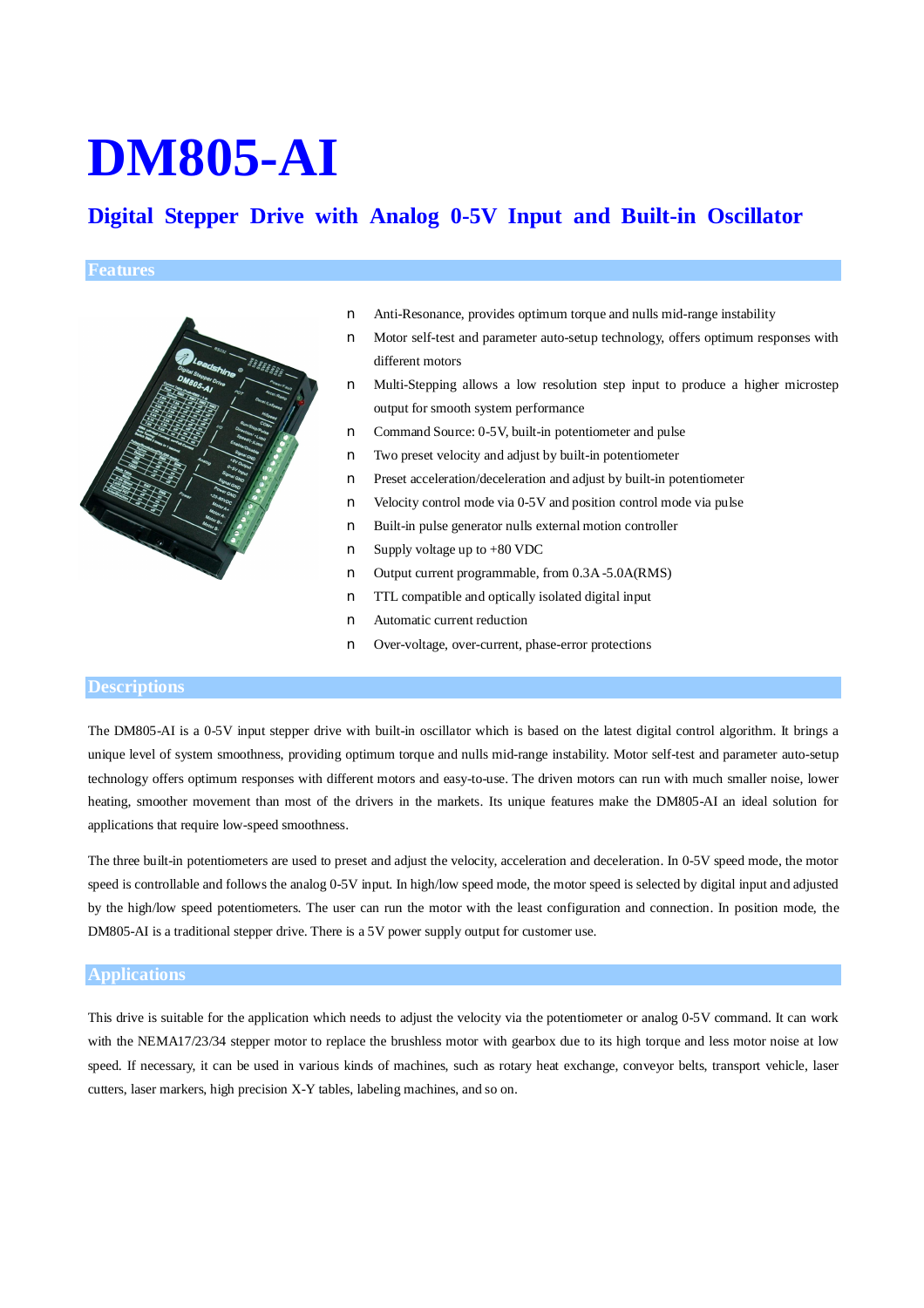

#### **Specifications**

#### **Electrical Specifications**

| <b>Parameter</b>             | Min | <b>Typical</b>           | Max                      | Unit       |
|------------------------------|-----|--------------------------|--------------------------|------------|
| <b>Input Voltage</b>         | 18  | 60                       | 80                       | <b>VDC</b> |
| <b>Pulse Input Frequency</b> |     | $\overline{\phantom{a}}$ | 200                      | kHz        |
| <b>Logic Signal Current</b>  |     | 10                       | 16                       | mA         |
| <b>Isolation Resistance</b>  | 500 | $\overline{\phantom{a}}$ | $\overline{\phantom{a}}$ | МΩ         |

#### **Velocity Control**

|               | <b>Item</b>                               | <b>Specification</b> | <b>Dead Band</b> | <b>Resolution</b> | Min                      | <b>Max</b>                     |
|---------------|-------------------------------------------|----------------------|------------------|-------------------|--------------------------|--------------------------------|
| <b>Analog</b> | 0-5V Speed Mode                           | $0-5$ V              | $10 \text{ mV}$  | $10 \text{ mV}$   | $0$ Rev/s                | $25 \pm 0.5$ Rev/s             |
| Input         | <b>External POT Mode</b>                  |                      | $20 \text{ mV}$  |                   |                          |                                |
|               | <b>Accel / Decel / Ramp Potentiometer</b> | $0-25$ turns         | $10 \text{ mV}$  | $10 \text{ mV}$   | $0.5$ Rev/s <sup>2</sup> | $250 \pm 1$ Rev/s <sup>2</sup> |
|               | <b>LoSpeed Potentiometer</b>              | $0-25$ turns         | $10 \text{ mV}$  | $10 \text{ mV}$   | $0$ Rev/s                | $5 \pm 0.01$ Rev/s             |
|               | <b>HiSpeed Potentiometer</b>              | $0-25$ turns         | $10 \text{ mV}$  | $10 \text{ mV}$   | $0$ Rev/s                | $25 \pm 0.5$ Rev/s             |

### **Operating Environment**

| <b>Cooling</b>             | Natural Cooling or Forced cooling |                                                                                       |  |  |
|----------------------------|-----------------------------------|---------------------------------------------------------------------------------------|--|--|
|                            | Environment                       | Avoid dust, oil fog and corrosive gases                                               |  |  |
|                            | <b>Ambient Temperature</b>        | $0^{\circ}\text{C} - 50^{\circ}\text{C}$ (32 <sup>°</sup> F $- 122^{\circ}\text{F}$ ) |  |  |
| Operating                  | Humidity                          | $40\%RH - 90\%RH$                                                                     |  |  |
| <b>Environment</b>         | Operating                         | 70°C $(158^{\circ}\text{F})$ Max                                                      |  |  |
|                            | Temperature                       |                                                                                       |  |  |
|                            | Vibration                         | $5.9$ m/s <sup>2</sup> Max                                                            |  |  |
| <b>Storage Temperature</b> |                                   | $-20^{\circ}\text{C} - 65^{\circ}\text{C}$ (-4 <sup>°</sup> F - 149 <sup>°</sup> F)   |  |  |
| Weight                     |                                   | 350g (12.34oz)                                                                        |  |  |

### **Mechanical Specifications**

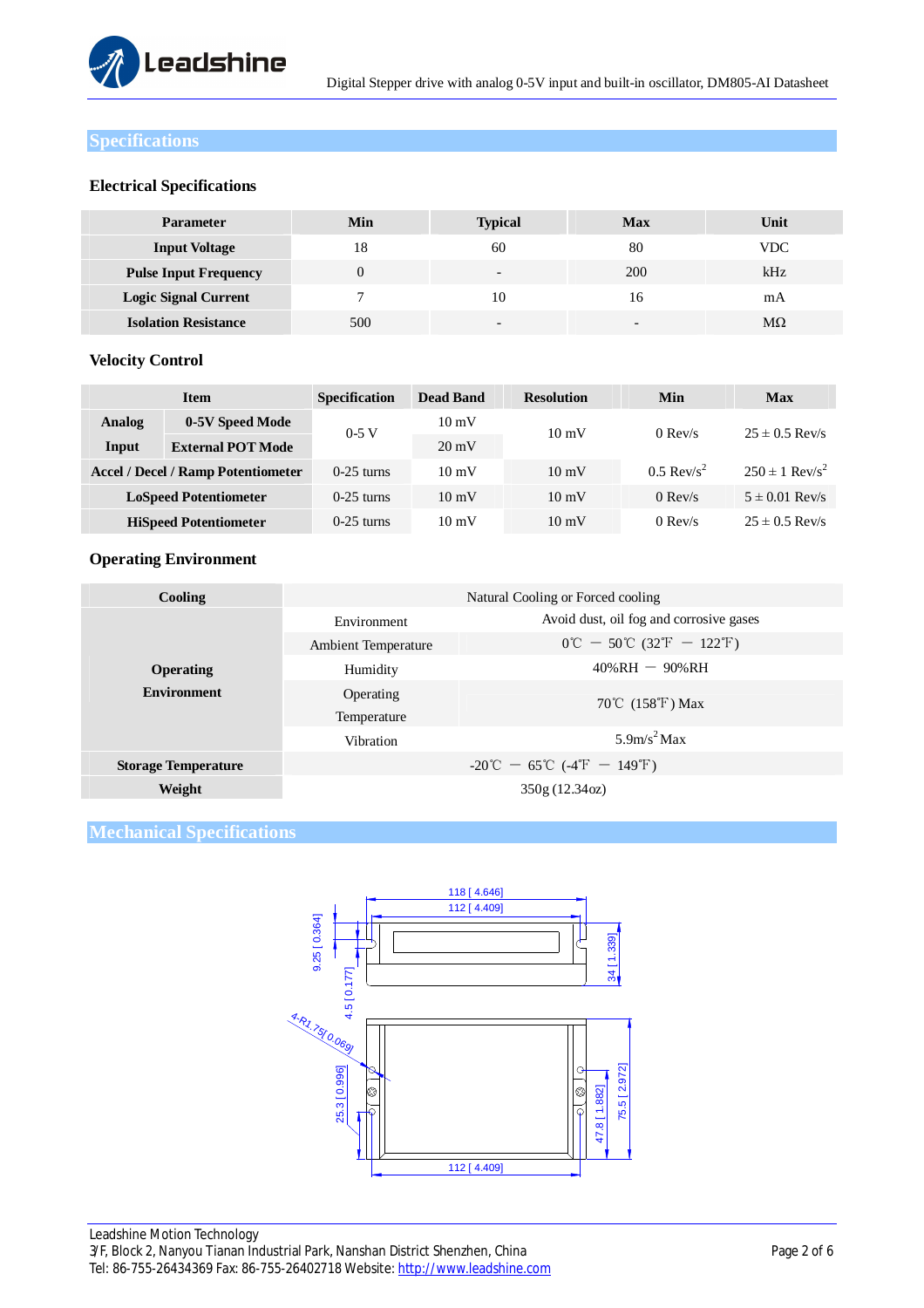

#### **Drive Interface**



Power Connector, 6-pin screw terminal, 3.81 mm space Digital I/O Signal Connector, 6-pin screw terminal, 3.81 mm space Analog Signal Connector, 6-pin screw terminal, 3.81 mm space Indicator Green: Power, Red: Fault Potentiometers Adjusting Speed, Acceleration and Deceleration

Auto Tuning: Switch SW4 two times in one second.



RS232 communication port, RJ11, communicating PC software **Note**: It is used to configure and current loop tuning, anti-resonance tuning with the PC software. However, the drive can still work properly without it. The DM805-AI can be fully tuned by the auto-tuning.

DIP switch, 8 bits, current setting, selecting microstep, operating mode

#### **Protection Indications**

| <b>5S</b><br>0.2S<br>1 <sup>st</sup><br>Over-current protection<br>5S<br>0.2S<br>0.5S<br>2 <sup>nd</sup><br>Over-voltage protection | <b>Priority</b> | $Time(s)$ of ON | <b>Sequence wave of RED LED</b> | <b>Description</b> |
|-------------------------------------------------------------------------------------------------------------------------------------|-----------------|-----------------|---------------------------------|--------------------|
|                                                                                                                                     |                 |                 |                                 |                    |
|                                                                                                                                     |                 |                 |                                 |                    |

#### **Connectors and Pin Assignment**

The DM805-AI has three connectors, connector for digital I/O signals connections, connector for analog 0-5V signal connections and connector for power and motor connections. The three parameters are used to preset or adjust the speed, acceleration and deceleration ramp. They have different functions in different modes. The green indicator turns on when the drive is powered on. When error happens, the red indicator flashes periodicity to indicate the error type.

| I/O Signal Assignment in Different Mode |                  |                  |                          |                        |  |
|-----------------------------------------|------------------|------------------|--------------------------|------------------------|--|
| I/O Signal                              | 0-5V Speed Mode  | Lo/Hi Speed Mode | <b>External POT mode</b> | <b>Pulse/Direction</b> |  |
| <b>Run/Stop/Pulse</b>                   | Run/Stop         | Run/Stop         | Run/Stop                 | Pulse                  |  |
| Direction $/ +$ Limit                   | <b>Direction</b> | <b>Direction</b> | $+Limit$                 | Direction              |  |
| Speed $/$ (-)Limit                      | -Limit           | Speed            | -Limit                   | N/A                    |  |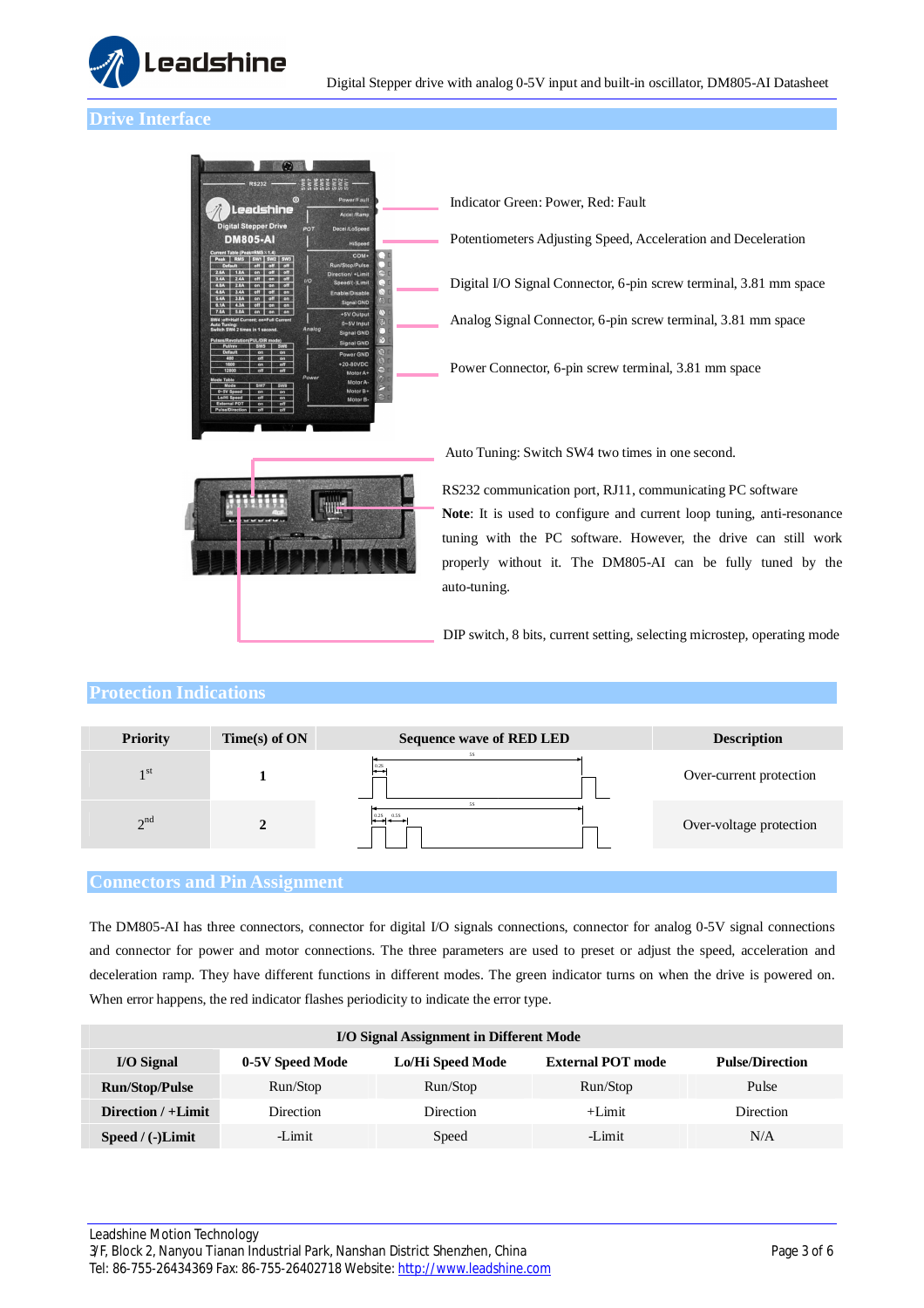

| <b>Digital I/O Signal Connector</b> |                                     |              |                                                                           |  |  |
|-------------------------------------|-------------------------------------|--------------|---------------------------------------------------------------------------|--|--|
|                                     | 6-pin screw terminal, 3.81 mm space |              |                                                                           |  |  |
| Pin                                 | <b>Name</b>                         | I/O          | <b>Description</b>                                                        |  |  |
| 1                                   | $COM+$                              | Power        | +5V Power Input, common reference of all inputs                           |  |  |
| $\boldsymbol{2}$                    | <b>Run/Stop/Pulse</b>               | $\bf{I}$     | Run/Stop signal for 0-5V analog, Lo/Hi Speed and External POT             |  |  |
|                                     |                                     |              | mode. In Pulse/Direction mode, it accepts pulse input.                    |  |  |
|                                     |                                     |              | Direction input for 0-5V analog, Lo/Hi Speed and Pulse/Direction          |  |  |
|                                     |                                     |              | mode. It is the +limit switch input in External POT mode. When            |  |  |
| 3                                   | Direction / +Limit                  | $\bf{I}$     | +Limit is activated, the motor speed decelerates to zero in the           |  |  |
|                                     |                                     |              | acceleration set by Ramp potentiometer. The +Limit is only activated      |  |  |
|                                     |                                     |              | when the voltage applied to $0-5V$ input is $2.5-5V$ .                    |  |  |
|                                     |                                     |              | Speed selection input in Lo/Hi speed mode. It is the -limit switch        |  |  |
|                                     |                                     |              | input in External POT and 0-5V Speed mode. When +Limit is                 |  |  |
|                                     |                                     |              | activated, the motor speed decelerates to zero in the acceleration set    |  |  |
| $\overline{\mathbf{4}}$             | Speed / (-)Limit                    | $\mathbf{I}$ | by Ramp potentiometer. In External POT mode, the -Limit is                |  |  |
|                                     |                                     |              | activated only when the voltage applied to 0-5V input is 0-2.5V. In       |  |  |
|                                     |                                     |              | 0-5V speed mode, the -Limit is activated only when Direction input        |  |  |
|                                     |                                     |              | is connected to Signal GND.                                               |  |  |
| 5                                   | <b>Enable / Disable</b>             | I            | This signal is used to enable or disable the power stage. Usually left it |  |  |
|                                     |                                     |              | unconnected to enable the power stage.                                    |  |  |
| 6                                   | <b>Signal GND</b>                   | <b>GND</b>   | Signal ground. It is common with the power ground.                        |  |  |

| <b>Analog Signal Connector</b> |                                     |            |                                                    |  |  |
|--------------------------------|-------------------------------------|------------|----------------------------------------------------|--|--|
|                                | 4-pin screw terminal, 3.81 mm space |            |                                                    |  |  |
| Pin                            | <b>Name</b>                         | I/O        | <b>Description</b>                                 |  |  |
|                                | $+5V$ Output                        | $\Omega$   | +5V Power Output, reference to signal ground       |  |  |
| $\mathbf{2}$                   | 0-5V Input                          |            | Analog 0-5V reference input                        |  |  |
| 3                              | <b>Signal GND</b>                   | <b>GND</b> | Signal ground. It is common with the power ground. |  |  |
| 4                              | Signal GND                          | <b>GND</b> | Signal ground. It is common with the power ground. |  |  |

| <b>Power Connector</b> |                                     |                         |                                                                                                  |  |  |
|------------------------|-------------------------------------|-------------------------|--------------------------------------------------------------------------------------------------|--|--|
|                        | 6-pin screw terminal, 3.81 mm space |                         |                                                                                                  |  |  |
| Pin                    | <b>Name</b>                         | $\mathbf{I}/\mathbf{O}$ | <b>Description</b>                                                                               |  |  |
| 1                      | <b>Power GND</b>                    | <b>GND</b>              | Power ground                                                                                     |  |  |
| $\mathbf{2}$           | $+20-80$ VDC                        | I                       | Power supply input, 24-72VDC recommended, leaving rooms for voltage<br>fluctuation and back-EME. |  |  |
| 3                      | Motor $A+$                          | $\Omega$                | Motor Phase A+                                                                                   |  |  |
| $\overline{4}$         | Motor A-                            | $\Omega$                | Motor Phase A-                                                                                   |  |  |
| 5                      | Motor $B+$                          | $\Omega$                | Motor Phase $B+$                                                                                 |  |  |
| 6                      | Motor B-                            | $\Omega$                | Motor Phase B-                                                                                   |  |  |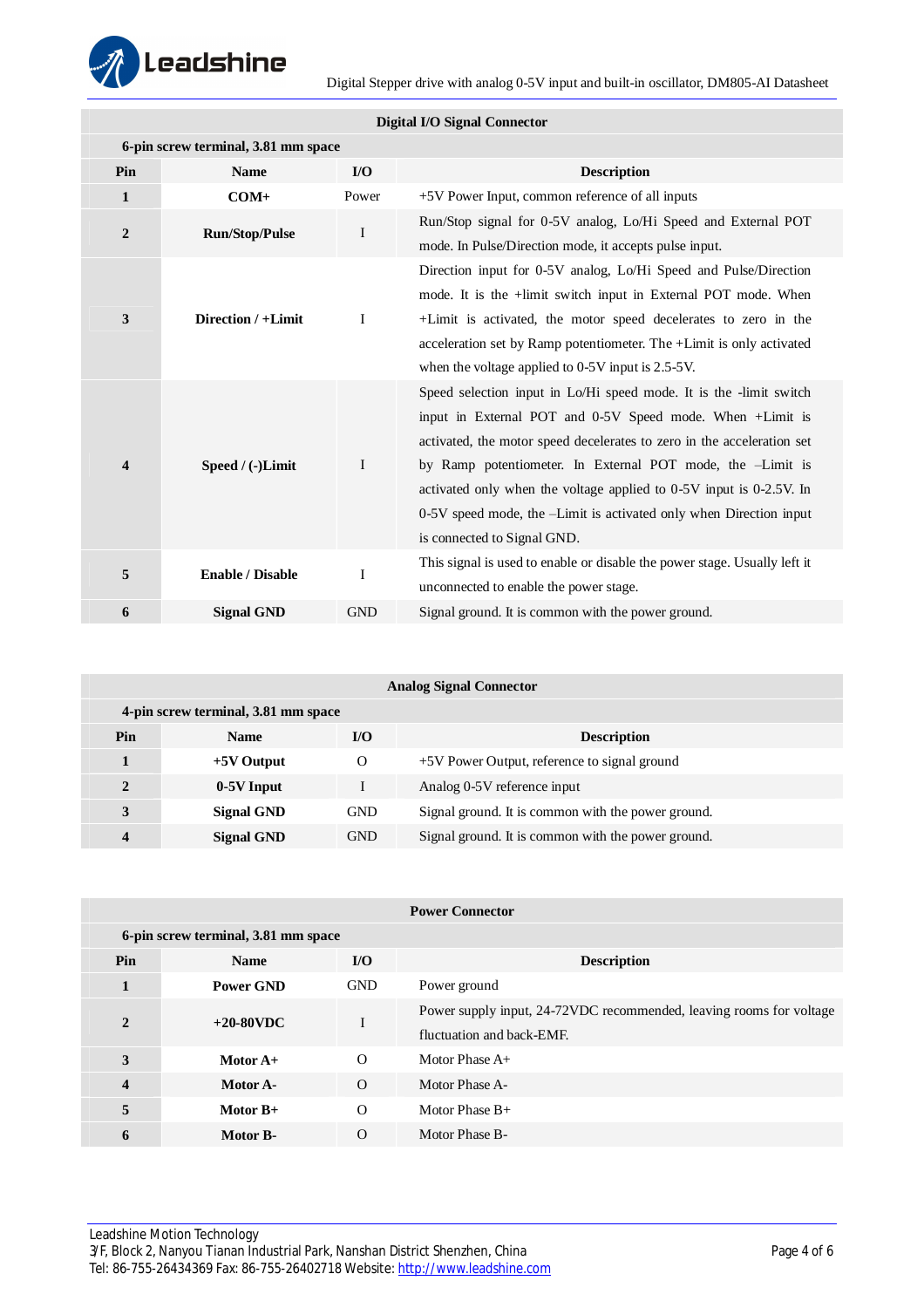

**DIP Switch Settings** 

#### **Operating Mode**

| Mode                                                | SW7           | SW <sub>8</sub> | <b>Description</b>                       |
|-----------------------------------------------------|---------------|-----------------|------------------------------------------|
| $0\negthinspace\negthinspace\negthinspace 5V$ Speed | on            | on              | Analog 0-5V Speed Mode                   |
| Lo/Hi Speed                                         | off           | <sub>on</sub>   | Low and High Speed Mode                  |
| <b>External POT</b>                                 | <sub>on</sub> | $\alpha$ ff     | <b>External Potentiometer Speed Mode</b> |
| <b>Pulse/Direction</b>                              | off           | off             | Pulse and Direction Position Mode        |

**Note**: Can not change mode on-the-fly and need to repower the drive.

#### **Dynamic Current**

| <b>PEAK</b>      | <b>RMS</b>     | SW1 | SW2 | SW3 |
|------------------|----------------|-----|-----|-----|
| <b>Default</b>   | <b>Default</b> | off | off | off |
| 2.6A             | 1.8A           | on  | off | off |
| 3.4A             | 2.8A           | off | on  | off |
| 4.0 <sub>A</sub> | 2.4A           | on  | on  | off |
| <b>4.8A</b>      | 3.4A           | off | off | on  |
| 5.4A             | 3.8A           | on  | off | on  |
| <b>6.1A</b>      | 4.3A           | off | on  | on  |
| <b>7.0A</b>      | 5.0A           | on  | on  | on  |

**Note**: Due to motor inductance, the actual current in the coil may be smaller than the dynamic current setting, particularly under high speed condition.

#### **Microstep Resolution**

| Pulses/Rev.    | SW5 | SW6 |
|----------------|-----|-----|
| <b>Default</b> | on  | on  |
| 400            | off | on  |
| 1600           | on  | off |
| 12800          | off | off |

**Note**: It is only active in Pulse/Direction mode.

#### **Idle-Current**

SW4 decides the idle current is reduced automatic or remains the same as the dynamic current setting.

|     | ON                                              | OFF                                            |
|-----|-------------------------------------------------|------------------------------------------------|
|     | The motor idle current reduces automatically    | The motor idle current is the same as the      |
| SW4 | when there is no pulse applied to the DM805-AI. | dynamic current when there is no pulse applied |
|     |                                                 | to the DM805-AI.                               |

#### **Auto Configuration by SW4**

Switch SW4 two times in one second to auto-configure the drive's current loop parameter.